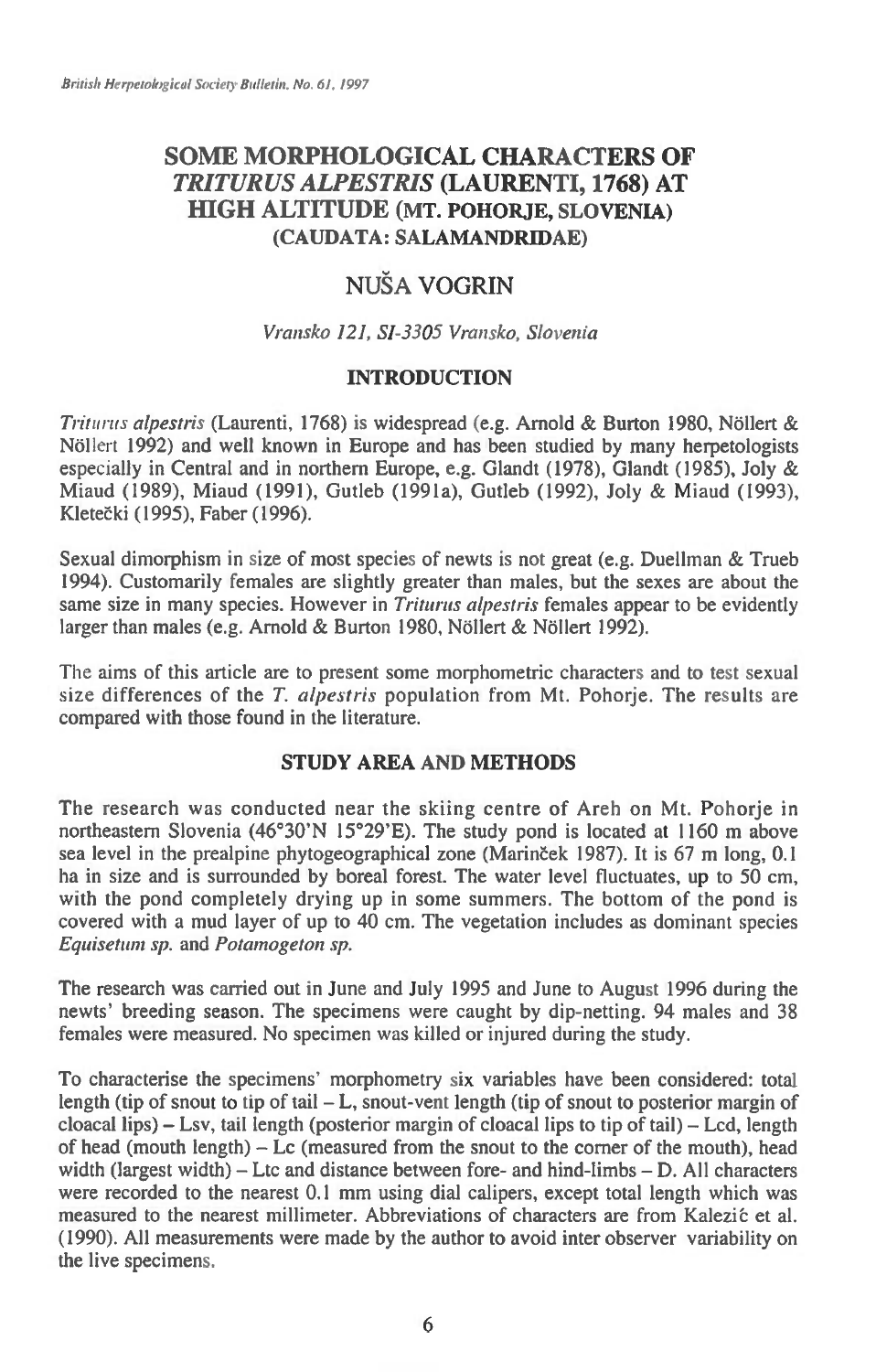ANOVA test was used for statistic comparison (Sokal & Rohlof 1995). Pearson correlation coefficient was used to discover the correlation between the samples.

## RESULTS AND DISCUSSIONS

Morphometric characteristics of *T. alpestris* males and females are presented in Table 1.

The total body length of the *Triturus alpestris males* is less than the total length of the females; the difference is statistically significant ( $F = 187.84$ ,  $P > 0.02$ ). Statistically significant (ANOVA,  $P < 0.05$ ) is also all other parameters which are present in table 1.

Correlations between all characters in *Triturus alpestris* males is significant (all: P < 0.005). However in *Triturus alpestris* females only the following pairs of correlations are significant: length of head  $-$  head width, distance between fore- and hind-limbs  $-$  tail, distance between fore- and hind-limbs — total length, tail — body length, tail — total length, and body length  $-$  total length (all:  $P < 0.02$ ).

Results from this study suggest that *T. alpestris* is morphometrically sexual dimorphic, even though seasonal secondary sexual characters were excluded from the analysis. After Krebs & Davies (1993) differences in size between sexes is presumably advantageous in reducing intersexual competition for resources. According to this, characters such as head length (Lc) and head width (Ltc) would expectedly be sexually dimorphic in *Triturus sp.* In this study this holds true also for *T. alpestris.* The same pattern was also observed by Kalezić et al. (1992). However Kalezić et al. (1992) point out that the food resource competition was unlikely to be a main factor in explaining sexual size difference in newts. Schabetsberger & Jersabek (1995) discovered that both sexes in *Triturus alpestris* showed a similar pattern of temporal changes in food choice during their aquatic phase. However some significant differences exist. However, after Duellman & Trueb (1994), in general, larger body size in females has been thought to be related to egg-carrying capacity.

The *Triturus alpestris* female/male size relations (table 2) of six morphometric characters are in general similar to the results from Kalezić et al (1992). Not only ratio but also morphometric characters of *Triturus alpestris* from other areas, e.g. Austria (Gutleb 1991b) are similar to those on Pohorje.

If we compare ratio of the total length (quotient of mean values of females and males) it is obvious that variation within groups from different geographic distribution does not exist (table 3).

This suggests the *Triturus alpestris* is not responding to local variations in selective factors.

#### ACKNOWLEDGEMENTS

I wish to thank Finomehanika Dobrajc — Celje (Mr. Dobrajc), Dikplast — Celje (Mr. Kregar) and Gedaco - Ljubljana (Mr. Geratič) for financial support.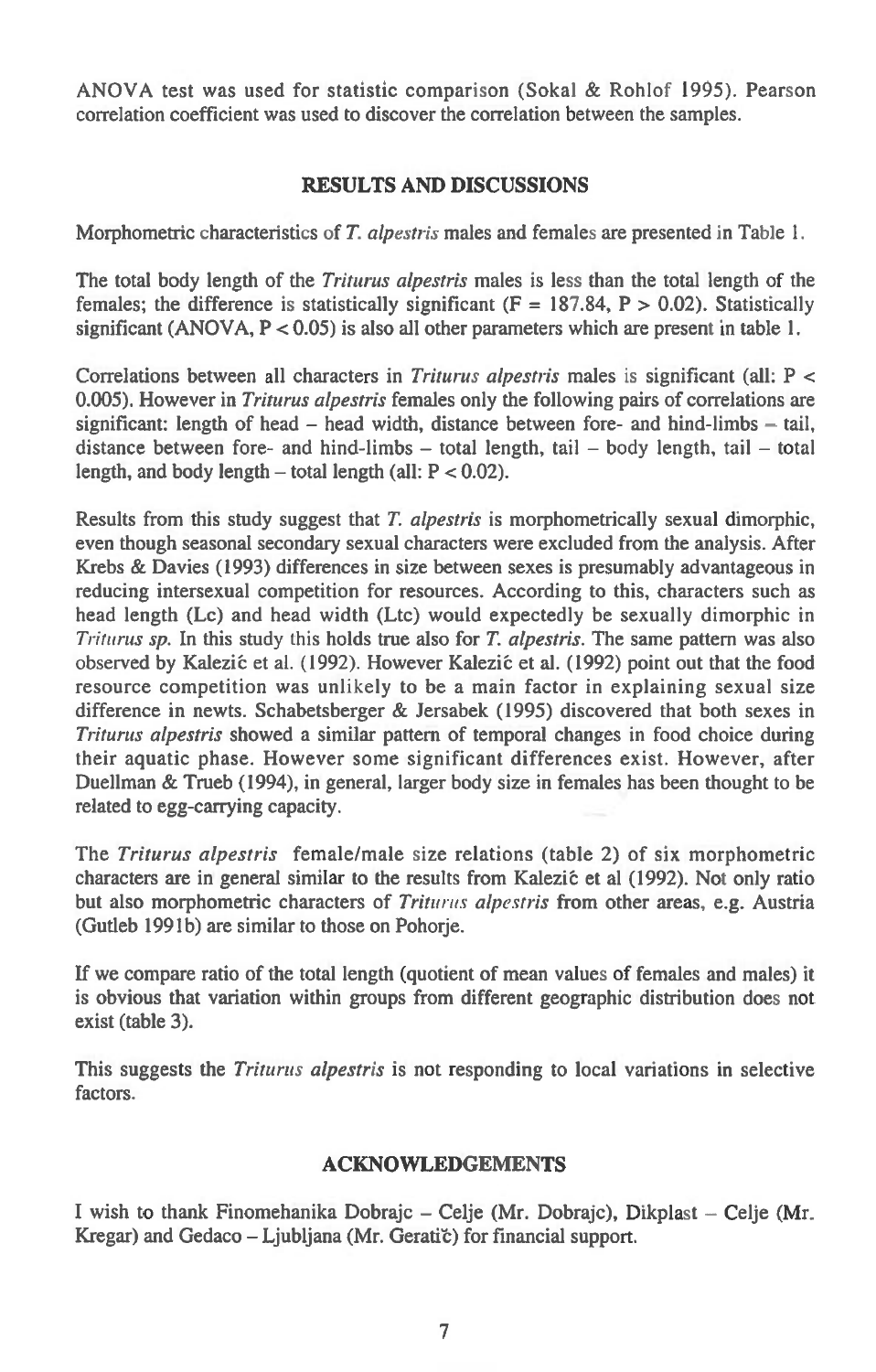## Table 1.

| Some morphometrical characters of Triturus alpestris. $N$ – sample size, $f$ – female,<br>$m - male$ |  |
|------------------------------------------------------------------------------------------------------|--|
|------------------------------------------------------------------------------------------------------|--|

|     |      | Mean |      | <b>SD</b> |      | Min          |       | Max      | N  |    |
|-----|------|------|------|-----------|------|--------------|-------|----------|----|----|
|     |      | m    |      | m         |      | $\mathbf{m}$ |       | m        |    | m  |
| L   | 90.7 | 79.5 | 4.40 | 3.82      | 84.0 | (59.0)       | 101.0 | 88.0     | 38 | 94 |
| Lsv | 51.4 | 45.7 | 2.9  | 2.10      | 46.0 | 39.1         | 56.0  | 51.0     | 38 | 79 |
| Lcd | 39.2 | 33.6 | 3.09 | 2.58      | 31.0 | 26.0         | 45.0  | $+(0.0)$ | 38 | 79 |
| Ltc | 9.0  | 8.6  | 0.61 | 0.54      | 7.5  | 6.9          | 10.0  | 9.6      | 23 | 79 |
| Lc  | 8.6  | 8.2  | 0.64 | 0.66      | 7.6  | 6.7          | 10.1  | 9.6      | 23 | 79 |
| D   | 25.7 | 23.5 | 3.03 | 2.62      | 19.1 | 16.4         | 31.8  | 30.3     | 38 | 94 |

## Table 2.

The *Triturus alpestris* female/male size relations of 6 morphometric characters to population sample (quotients of mean values) from Mt. Pohorje. For character symbols see text.

|  | $1 - 8$ |  |  |
|--|---------|--|--|
|  |         |  |  |

#### Table 3.

Ratio of the total length (quotient of mean values of females and males) in *Triturus alpestris* from different localities. Only data obtained from population 'samples of 10 and more specimens of each sex were included. \* - data from Kalezie et al. (1992)

| Location                      | <b>Ratio</b>   | <b>Source</b>         |
|-------------------------------|----------------|-----------------------|
| Hungary                       | $1.13 - 1.18$  | *Dely 1960            |
| Romania                       | 1.18           | *Fuhn 1960            |
| Germany                       | 1.18           | *Feldmann 1981        |
| Greece                        | $1.12 - 1.20$  | *Breuil & Parent 1987 |
| Italy                         | 1.09           | *Giacoma et al. 1988  |
| Austria                       | $\frac{1}{20}$ | Gutleb 1991b          |
| Yugoslavia                    | $1.10 - 1.11$  | Kalezić et al. 1992   |
| Slovenia - Mt. Menina         | 1.11           | orig.                 |
| Slovenia - Mt. Velika Planina | 1.16           | orig.                 |
| Slovenia - Mt. Matajur        | 1.20           | orig.                 |
| Slovenia - Mt. Pohorje        | 1.14           | this study            |